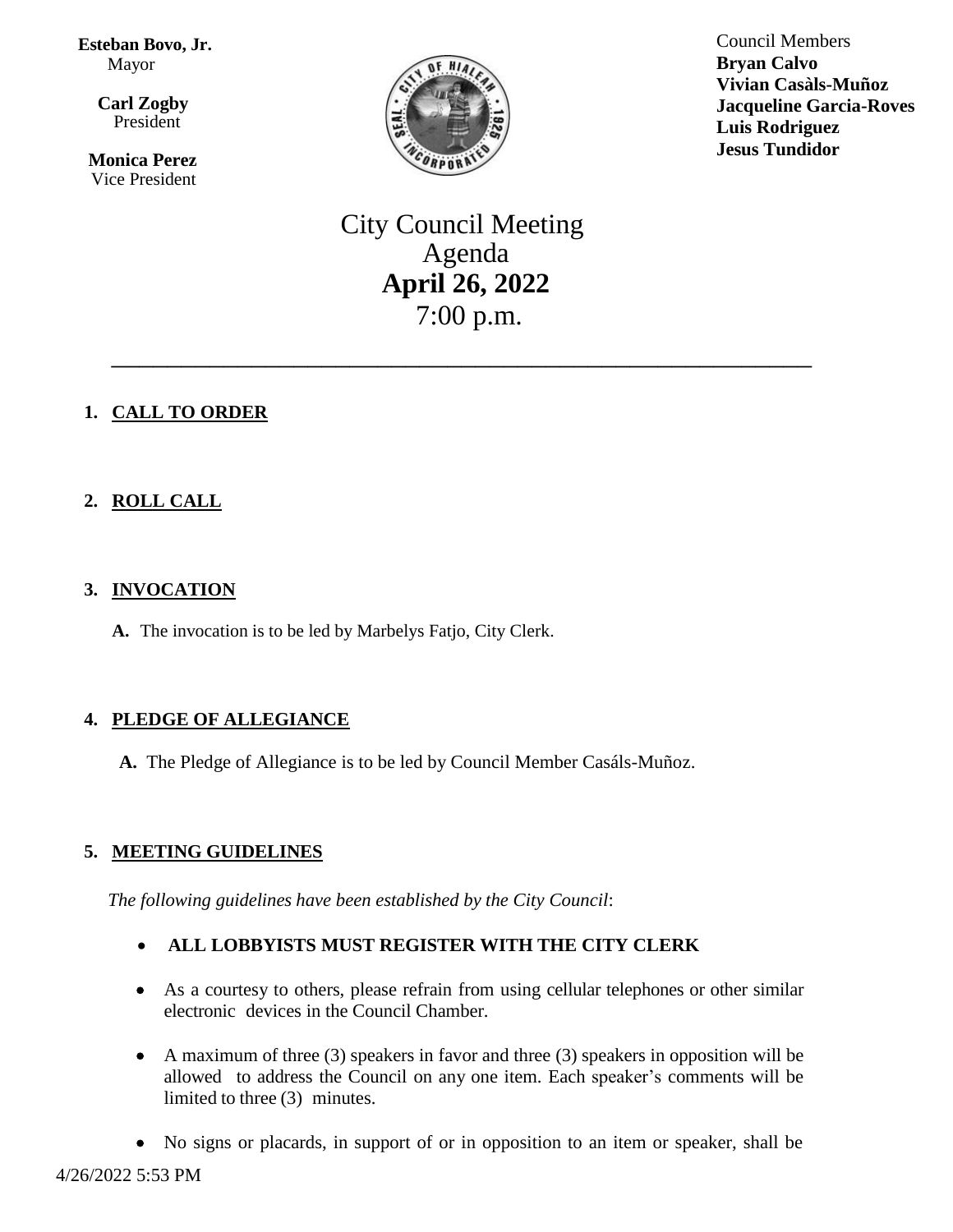permitted within the Council Chamber.

- Any person, whether participating via the web platform, telephonic conferencing or physical presence at City Hall, interested in making comments or posing questions on matters of public concern or on any item on the agenda, may do so during the meeting.
- Members of the public may address the City Council on any item pertaining to City business during the Comments and Questions portion of the meeting. A member of the public islimited to one appearance before the CityCouncil and the speaker's comments will be limited to three (3) minutes.
- The public can view public meetings on the City's YouTube page [\(www.youtube.com/cityofhialeahgov](http://www.youtube.com/cityofhialeahgov) ).
- Members of the public may hear the meeting live through telephonic conferencing using any telephone or cellular phone service. A smart device or computer are not necessary to participate in the meeting if you join by phone.
- All persons participating via the web platform will be muted during the meeting until called upon to be heard. Participation through Zoom requires a computer or smart mobile device with a microphone and web camera. The participant may elect to participate in the meeting using audio only or appear through both audio and video. The video function of all participants appearing through video will be turned off until called upon to be heard.

#### **6. PRESENTATIONS**

#### **7. COMMENTS AND QUESTIONS**

#### **8. ANNOUNCEMENT OF AMENDMENTS/CORRECTIONS TO THE AGENDA**

#### **Deferred Items**:

- Administrative Item 10 I is deferred until May 10, 2022.
- Item PZ 4 is deferred until May 10, 2022, per the applicant's request.

#### **Add-On Items:**

- Consent Item H
- 4/26/2022 5:53 PM • Consent Item I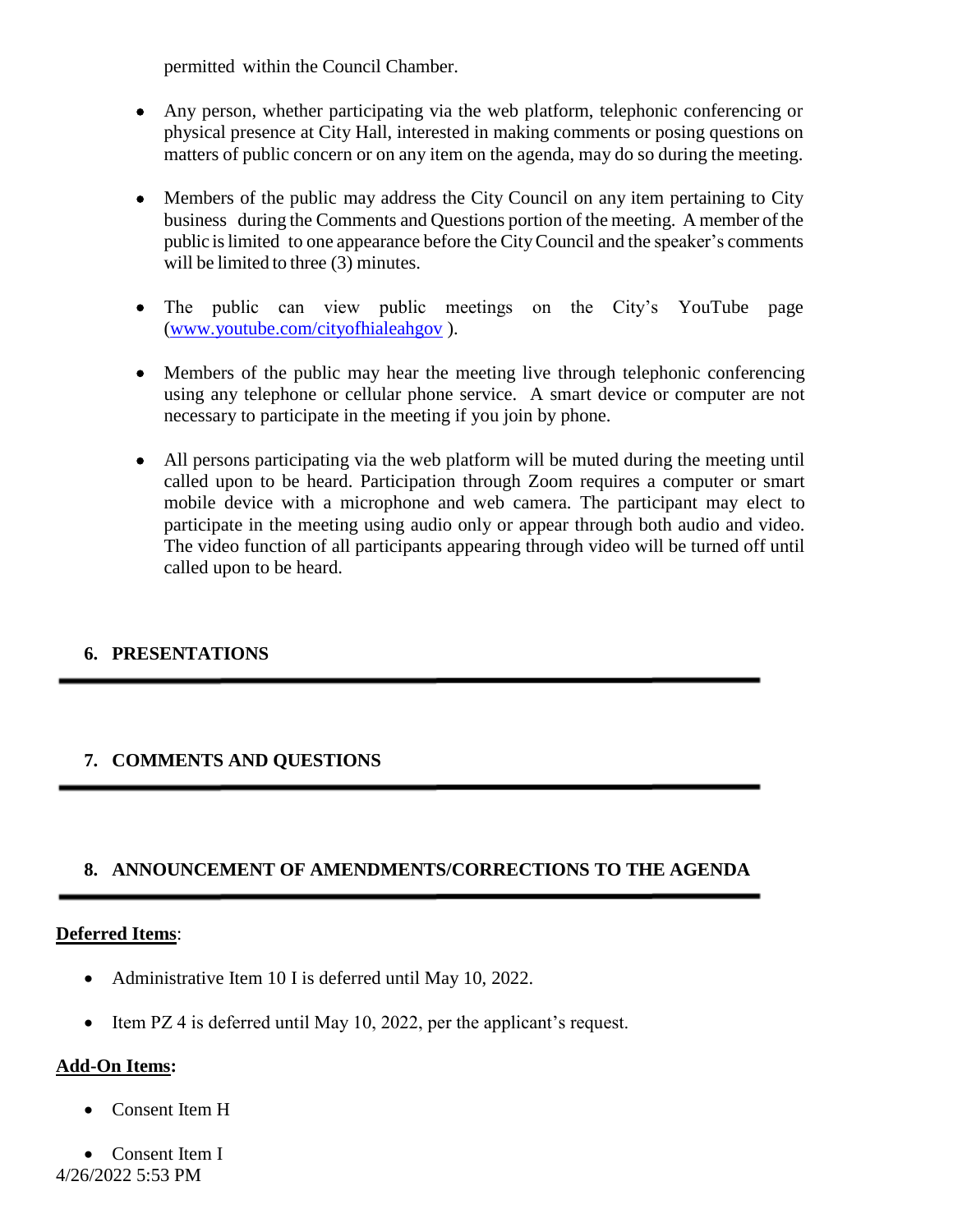- Consent Item J
- Consent Item K
- Consent Item L
- Consent Item M
- Item PZ 8

#### **9. CONSENT AGENDA**

*All items listed under Consent Agenda with letter designations are considered routine and will be enacted* by one motion. There will be no separate discussion of these items unless a Council Member, the Mayor or a resident so requests, in which case the item will be removed from the consent agenda and considered *along with the regular order of business.*

**A.** Request permission to approve the minutes of the City Council Meeting held on April 12, 2022 at 7:00 p.m.

#### (OFFICE OF THE CITY CLERK)

**B.** Request permission to waive competitive bidding, since it is advantageous to the City in that the expenditure is to cover the cost of emergency repairs that the Department of Public Works had to undertake and that were authorized by the Mayor, and issue a purchase order to Miller Pipeline LLC, for two (2) emergency repairs to the sewer collection system located at West  $49<sup>th</sup>$  Street and West  $10<sup>th</sup>$ Avenue due to damages caused by underground telecommunications companies, in a total cumulative amount not to exceed \$304,103.68. The funding for this expenditure is to be withdrawn from the Water & Sewer Division Fund - Repair & Maintenance - Infrastructure Account No. 450.9520.535.467 after the following two (2) transfers: *Transfer No. 1*- in the amount of \$150,000.00 from the Water & Sewer Division Fund - Repair & Maintenance - Infrastructure Account No. 450.9510.533.467 and *Transfer No. 2* in the amount of \$154,103.68 from the Water & Sewer Division Fund - Capital Outlay - Infrastructure Account No. 450.9520.535.630.

#### (DEPARTMENT OF PUBLIC WORKS)

**C.** Request permission to utilize City of Boynton Beach Bid No. 084-1412-21/MFD - *Annual Supply of Pipe Fittings and Accessories,* effective through October 4, 2022, and increase Purchase Order No. 2022-951, issued to FortiLine, Inc., supplier which the City's Department of Public Works is presently purchasing from, for the purchase pipes and accessories, by an additional amount of \$100,000.00, for a new total cumulative amount not to exceed \$300,000.00. The funding for this expenditure is to be withdrawn from the Water & Sewers Division Fund – Inventory-Pipes, Valves & Fittings Account No. 450.0000.141.001.

#### (DEPARTMENT OF PUBLIC WORKS)

4/26/2022 5:53 PM **D.** Request permission to utilize Collier County Solicitation No. 17-7176 – *Underground Utility Parts Supplier*, effective through April 1, 2024, and issue a purchase order to Ferguson Enterprises, LLC, for the purchase of inventory parts and materials, in a total cumulative amount not to exceed \$100,000. The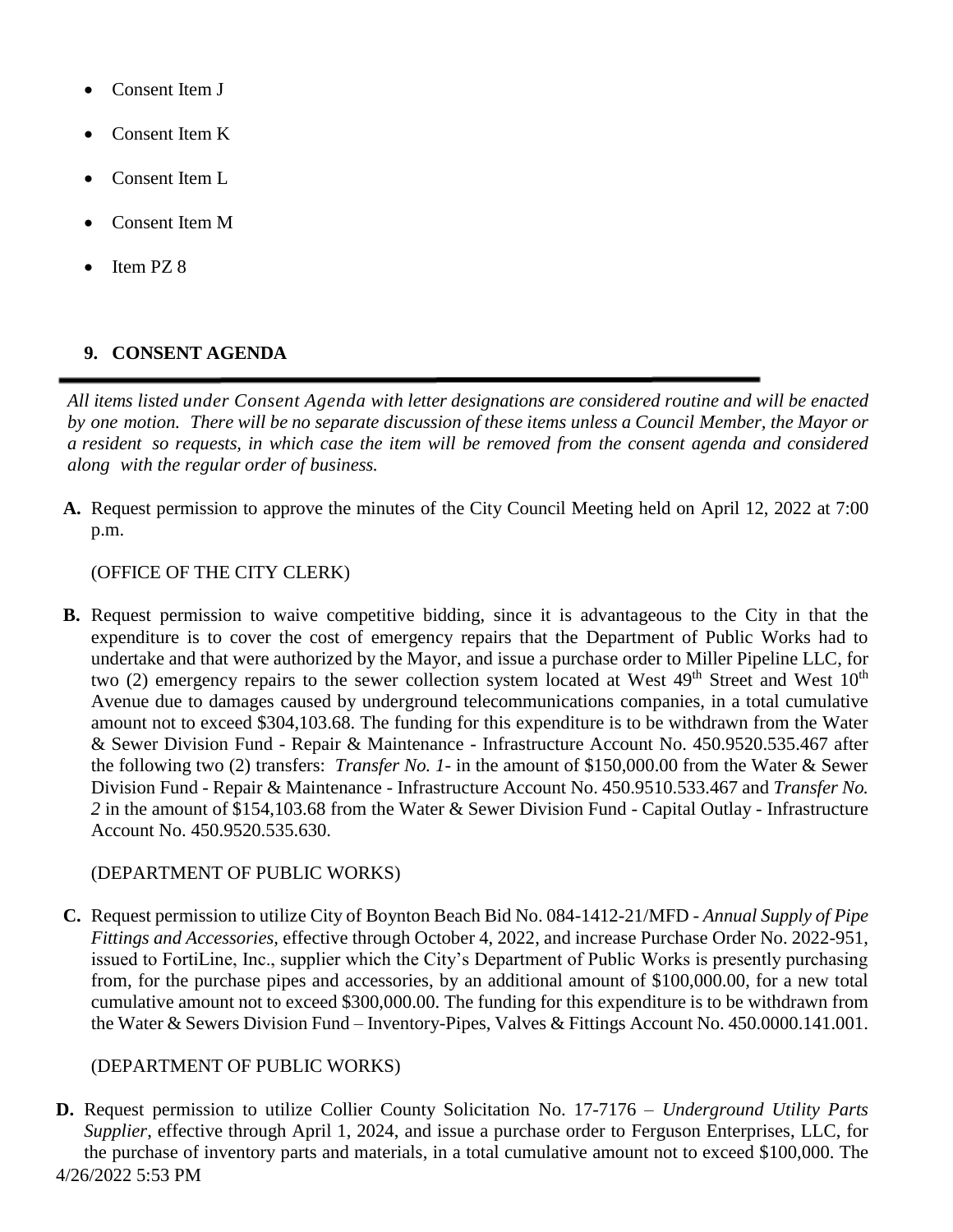funding for this expenditure is to be withdrawn from the Water & Sewers Division Fund – Inventory-Pipes, Valves & Fittings Account No. 450.0000.141.001.

## (DEPARTMENT OF PUBLIC WORKS)

**E.** Request permission to increase Purchase Order 2022-927 (*November 9, 2021*) issued to Core & Main LP, sole source vendor of Sensus water meters, for the purchase of three hundred (300) 5/8-inch Sensus water meters, by an additional amount of \$27,000.00, for a new total cumulative expense amount not to exceed \$164,000.00. The funding for this expenditure is to be withdrawn from the Water & Sewers Division Fund – Inventory-Meters & Meter Boxes Account No. 450.0000.141.004.

## (DEPARTMENT OF PUBLIC WORKS)

**F.** Request permission to utilize St. Johns County Master Contract No. 18-MCC-STA-08937 – SCADA System Services, effective through January 16, 2024, and issue a purchase order to Star Controls, Inc., for a RTU and SCADA software and optimization for the improvement of communications between pump stations and base, in a total cumulative amount not to exceed \$42,960.00. The funding for this expenditure is to be withdrawn from the Water & Sewers Division Fund – Capital Outlay - Infrastructure Account No. 450.9520.535.630.

## (DEPARTMENT OF PUBLIC WORKS)

- **G.** Request to utilize City of Miami Contract No. 18-2237, effective through September 3, 2022, and issue three (3) purchase orders to Milian, Swain & Associates, Inc., for Civil Engineering Services for miscellaneous projects and services related to engineering and administrative support to the Department of Public Works in the areas of water and sewers, as well as solid waste as follows:
	- *Purchase Order No. 1* in the amount of \$37,500.00 for Water
	- *Purchase Order No.* 2 in the amount of \$37,500.00 for Sewers
	- *Purchase Order No.* 3 in the amount of \$75,000.00 for Solid Waste

in a total cumulative expense amount not to exceed \$150,000.00. The funding for this expenditure is to be withdrawn as follows:

- \$37,500.00 from the Water & Sewers Division Fund Professional Services Account No. 450.9510.533.310
- \$37,500.00 from the Water & Sewers Division Fund Professional Services Account No. 450.9520.535.310
- \$75,000.00 from the Solid Waste Division Fund Professional Services Account No. 401.3240.534.310.

#### (DEPARTMENT OF PUBLIC WORKS)

4/26/2022 5:53 PM **H.** Request permission to issue two (2) purchase orders to the Florida Department of Transportation (FDOT) for utilities adjustment at State Road 953/Lejeune Road from north of Northwest 79<sup>th</sup> Street to south of Northwest 103<sup>rd</sup> Street pursuant to a Joint Participation Agreement, with purchase number order one for water in the amount of \$14,300.00, and purchase order number two in the amount of \$25,025.00, in a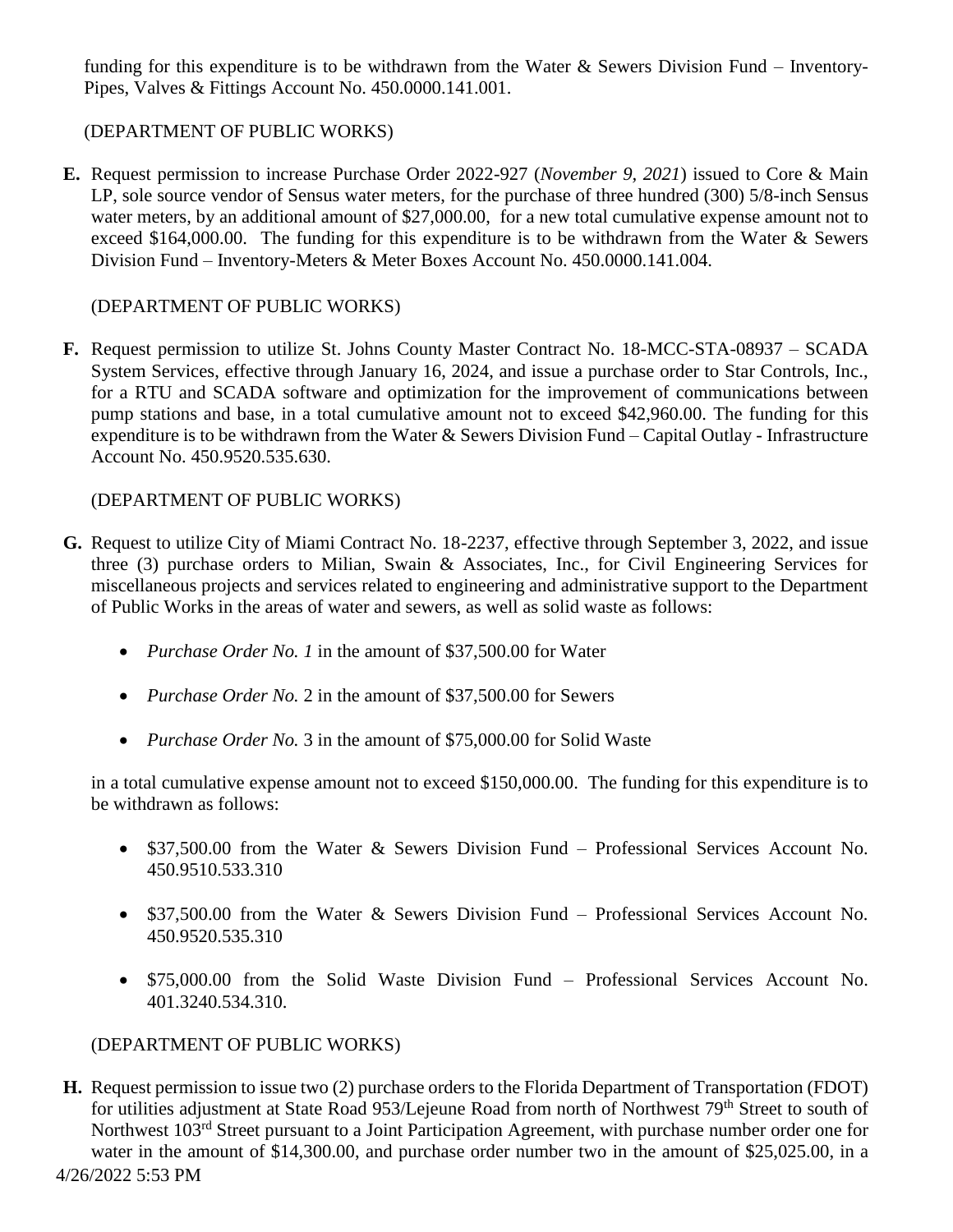total cumulative expenditure amount not to exceed \$39, 325.00.

## (DEPARTMENT OF PUBLIC WORKS)

**I.** Request permission to increase Purchase Order No. 2022-952 issued to R & C Management, Inc., vendor current providing printing services to the Department of Public Works as approved by the City Council on November 9, 2021, to cover additional printing expenses including the Water Quality Report for this year, by an additional amount of \$25,000.00, for a new total cumulative expense amount not to exceed \$125,000.00.

## (DEPARTMENT OF PUBLIC WORKS)

**J.** Proposed resolution in support of the Mayor's acknowledgement of the National Day of Prayer during the first Thursday in the month of May of each calendar year, and as "Hialeah's Day of Prayer", on which the people of Hialeah may turn to prayer, mediation, reflection or otherwise give thanks in accordance with their own faiths and consciences should they choose to do so; and providing for an effective date.

#### (OFFICE OF THE MAYOR)

**K.** Proposed resolution approving the terms of a Memorandum of Understanding (the "MOU") between the City of Hialeah, Miami-Dade County, and the Town of Miami Lakes (the "Parties"), in substantial conformity with the proposed MOU attached as Exhibit "A", to settle the dispute between the parties concerning the opening of two East-West bridges located at N.W. 170 Street and N.W. 154 Street; resolving the lawsuit between the parties in the Circuit Court of Miami-Dade County, Florida under Case No. 2019-29261; authorizing the Mayor to negotiate any additional concessions consistent with the spirit of the proposed MOU to achieve a settlement and to take any required action in furtherance of this resolution; authorizing the Mayor and the City Clerk, as attesting witness, on behalf of the City to execute the MOU upon agreement between the parties, and all other necessary documents to achieve finality of the dispute between the parties; and providing for an effective date.

#### (ADMINISTRATION)

**L.** Request from Factory Town Holdings, LLC, located at 4800 Northwest 37<sup>th</sup> Avenue, for a special events permit to host a one-day music event to include simple stage decking, as well as one or two food trucks, from 3:00 p.m. on Saturday, April 30, 2022 to 2:00 a.m. on Sunday, May 1, 2022, with an expected estimate of a maximum of 2,500 attendees, with alcoholic beverages being sold from 5:00 p.m. on April 30, 2022 to 3:00 a.m. on May 1, 2022, to be held at 4800 Northwest  $37<sup>th</sup>$  Avenue, subject to compliance with the requirements of the Hialeah Police Department, the Hialeah Fire Department and Risk Management.

#### (OFFICE OF THE CITY CLERK)

**M.** Request from Fireworks Lady and Co., LLC, located at 8600 Northwest South River Drive, Suite 75, Miami, Florida 33166, for a special events permit to host an Annual Fireworks Lady Demo Shoot, to include music played by a disc jockey, as well as to have a maximum of two food trucks to serve food and non-alcoholic beverages, on Saturday, May 28, 2022 from 6:00 p.m. until 10:30 p.m., to be held at the Milander Park Field, subject to compliance with the requirements of the Hialeah Police Department, the Hialeah Fire Department and Risk Management.

#### (OFFICE OF THE CITY CLERK)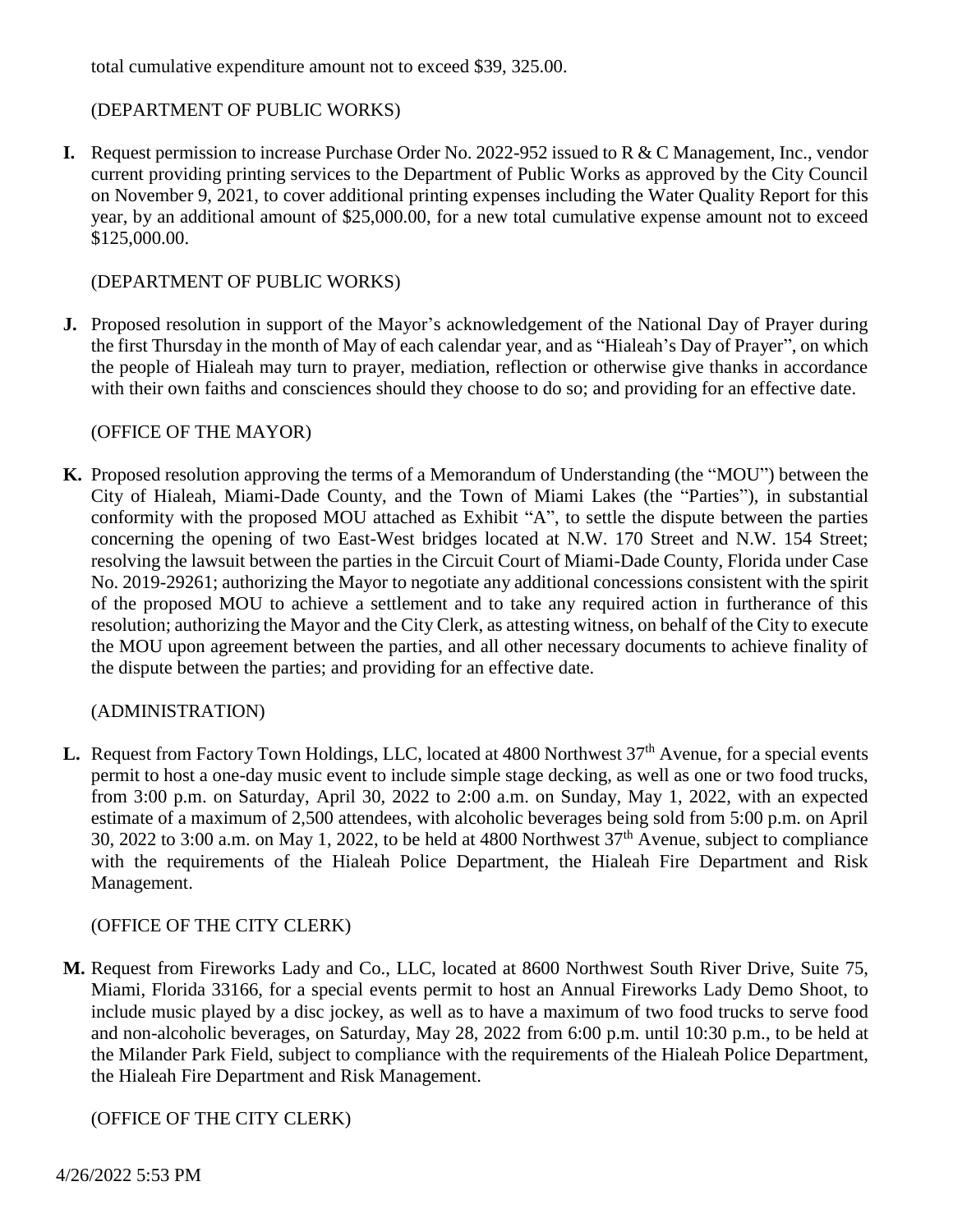#### **10. ADMINISTRATIVE ITEMS**

**10 A. ORDINANCE:** Second reading and **public hearing** of proposed ordinance submitting to the electorate at a Special Election conducted during the Primary Election of the City of Hialeah occurring in the City of Hialeah, Florida on Tuesday, November 8, 2022, wherein the electors of the City of Hialeah, Florida shall be privileged to vote on the following question:

**Title: Charter Amendment to Article V entitled "Elections", providing for transfer of administration between succeeding mayors.**

**Ballot Question: "Shall the City amend the Charter, which provides that the term of any elected official commence at noon on the third day after election, to provide instead that, beginning with the election held in November 2025, the term of office for Mayor commence at noon on the second Monday in January following election, and if amended, then the incumbent Mayor's term be extended to January 12, 2026, when the successor's 4-year term shall begin?"**

Repealing all ordinances or parts of ordinances in conflict herewith; providing penalties for violation hereof; providing for inclusion in charter; providing for a severability clause and providing for an effective date.

#### (ADMINISTRATION)

*On April 12, 2022, the City Council approved the item on first reading. Second reading and public hearing is scheduled for April 26, 2022.*

**10 B**. **ORDINANCE:** Second reading and **public hearing** of proposed ordinance amending the organizational structure of the City creating a new "Finance Management Department"; subordinating the Finance Department and Office of Management and Budget as divisions of the new Finance Management Department; placing the Purchasing Division under the supervision of the new Finance Management Department; providing for duties and responsibilities for the new Finance Management Department and three subordinate divisions; and amending Chapter 2 of the Code of Ordinances of the City of Hialeah entitled "Administration", Article II "Departments, Offices and Divisions," to conform; repealing all ordinances in conflict herewith; providing for a severability clause; providing for inclusion in the code; and providing for an effective date.

#### (ADMINISTRATION)

*On April 12, 2022, the City Council approved the item on first reading. Second reading and public hearing is scheduled for April 26, 2022.*

**10 C**. **ORDINANCE:** Second reading and **public hearing** of proposed ordinance approving a Drainage Easement and Indemnity Agreement by and between the City of Hialeah, Florida and RELP Beacon Logistics, LLC, a Delaware Limited Liability Company, in connection with the dedication of N.W. 145 Place, from N.W. 102 Avenue to N.W. 107 Avenue, as a public road, in substantial conformity with the copy attached as "Exhibit 1"; authorizing the execution of the agreement and all other necessary and customary documents by the Mayor and City Clerk, on behalf of the City; repealing all ordinances or parts of ordinances in conflict herewith; providing for a severability clause; and providing for an effective date.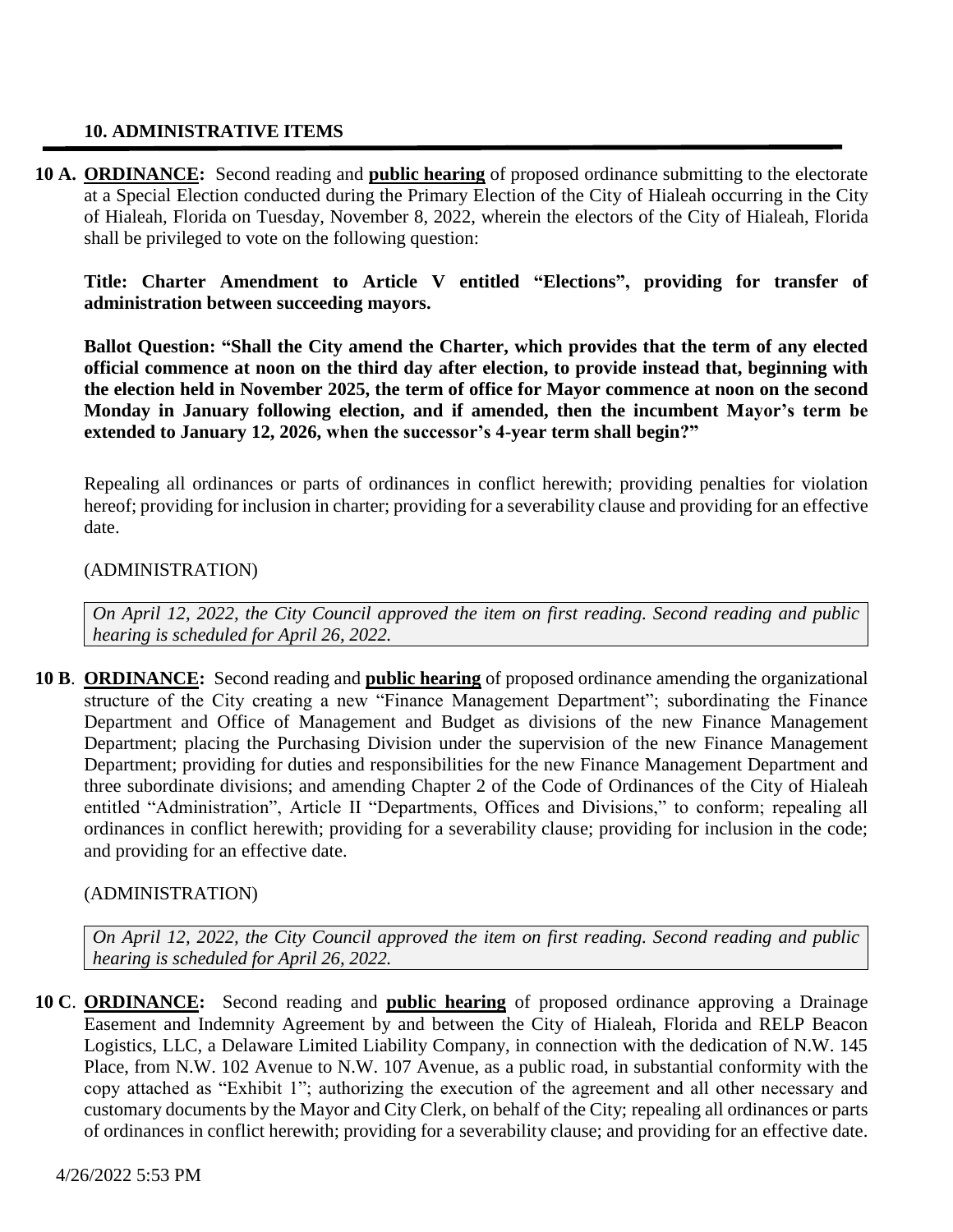## (ADMINISTRATION)

*On April 12, 2022, the City Council approved the item on first reading. Second reading and public hearing is scheduled for April 26, 2022.*

**10 D**. **ORDINANCE:** Second reading and **public hearing** of proposed ordinance amending Chapter 98, entitled "Zoning", Article V, Zoning District Regulations, Division 20, entitled "ASD Automotive Sales District", creating a new section, 98-1294, entitled "Exceptions", establishing an exception allowing automobile rental satellite facilities to operate outside the Automobile Sales District ("ASD"), and amending Chapter 98, Zoning, Article V, Zoning District Regulations, Division 16, C-2 Liberal Retail Commercial District, Section 98-1111, of the City of Hialeah Code of Ordinances entitled "Permitted Uses" to include automobile rental satellite facilities which would provide a convenient alternative to vehicle ownership; repealing all ordinances or parts of ordinances in conflict herewith; providing for penalties for violation hereof; providing for a severability clause; providing for inclusion in the code, and providing for an effective date.

(ZONING)

*On March 23, 2022, the Planning and Zoning Board recommended approval of the item.*

*On April 12, 2022, the City Council approved the item on first reading. Second reading and public hearing is scheduled for April 26, 2022.*

**10 E**. **ORDINANCE:** First reading of proposed ordinance amending Ordinance No 2022-003 (February 8, 2022), of the Hialeah Code of Ordinances Chapter 18, entitled "Businesses", Article II, "Special Events"; amending § 18-29 "Permit; Hialeah Park District (HPD)" by allowing The Factory Town Entertainment Subdistrict to site special events of 60 days or less; amending § 18-31 "Permit Requirements for Special Events; to add cost recovery if needed for review of applications; creating § 18-32 "Modification, Suspension or Revocation of Permit"; repealing all ordinances or parts of ordinances in conflict herewith; providing for penalties for violation hereof; providing for a severability clause; providing for inclusion in the code, and providing for an effective date.

(ADMINISTRATION)

*On March 8, 2022 the item was postponed by the administration until further notice.*

**10 F**. **ORDINANCE:** First reading of proposed ordinance amending Ordinance No. 2013-83 (November 26, 2013) amending Chapter 46 entitled "Historical Preservation" of the Code of Ordinances, and in particular, revising Hialeah Code § 46-40 entitled "Powers and Duties" to allow the naming of City buildings, facilities, parks, rights-of-way and other City properties after elected federal officials or relatives of elected federal officials during the lifetime of the elected federal officials; repealing all ordinances or parts of ordinances in conflict herewith; providing for penalties for violation hereof; providing for a severability clause; providing for inclusion in the code, and providing for an effective date.

# (ADMINISTRATION)

4/26/2022 5:53 PM **10 G**. **ORDINANCE:** First reading of proposed ordinance supplementing Resolution No. 2021-124 adopted on September 14, 2021; authorizing the exchange of Series 2022 Note for the Series 2021 Note in the amount of \$28,400,000.00; providing for the rights, securities and remedies for the owner of the Series 2022 Note; authorizing certain City officials to execute such Series 2022 Note and all necessary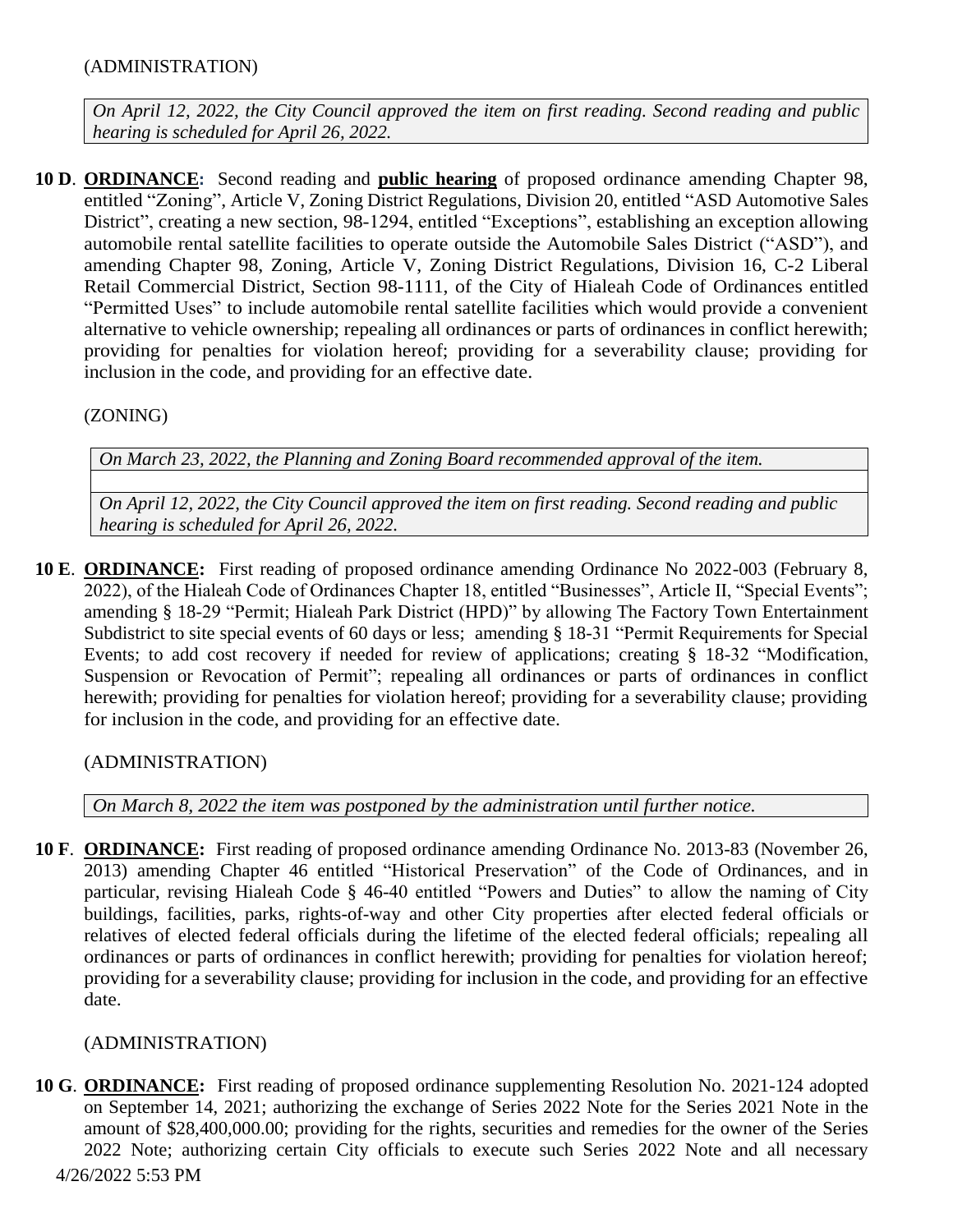documents on behalf of the City and to take all actions required in connection with the delivery of such Series 2022 Note; making certain covenants and agreements in connection therewith; repealing all ordinances or parts of ordinances in conflict herewith; providing for penalties for violation hereof; providing for a severability clause; and providing for an effective date.

#### (ADMINISTRATION)

**10 H. ORDINANCE:** First reading of proposed ordinance supplementing Ordinance No. 10-40 enacted by the City Council on June 22, 2010; authorizing not to exceed \$41,500,000.00 Utility System Revenue Refunding Bonds, Series 2022; providing for the issuance of such Series 2022 Bonds to refinance certain debt obligations; delegating the award of the sale of the Series 2022 Bonds to the Mayor; appointing a registrar and paying agent approving the form of the Escrow Deposit Agreement; approving the execution and delivery of a Bond Purchase Agreement; approving the execution and delivery of a Disclosure Dissemination Agent Agreement; appointing a Dissemination Agent; amending Ordinance No. 10-40 to change the definition of Finance Director; providing certain covenants and agreement in connection with the issuance thereof; and providing an effective date.

#### (ADMINISTRATION)

**10 I. ORDINANCE:** First reading of proposed ordinance amending Ordinance No. 2022-015 (March 8, 2022) amending the Hialeah Code of Ordinances Chapter 18, entitled "Businesses", Article VI. "Peddlers, Solicitors, Itinerant Vendors", Division 2. "Peddlers, Itinerant Vendors", §18-311 "Retail Sales from Tents"; allowing retail tent sales other than the sales of Christmas trees and fireworks as a special event; allowing additional time for retail sales as a special event; allowing for a farmer's market; repealing all ordinances or parts of ordinances in conflict herewith; providing for penalties for violation hereof; providing for a severability clause; providing for inclusion in the code; and providing for an effective date.

#### (ADMINISTRATION)

#### **ITEM IS DEFERRED UNTIL MAY 10, 2022.**

#### **11. BOARD APPOINTMENTS**

**A.** Proposed resolution appointing **Alexander Gordillo** to the Youth Advisory Board of the City of Hialeah for a (2)-year term ending on April 26, 2024. (COUNCIL MEMBER GARCIA-ROVES

#### **12. UNFINISHED BUSINESS**

#### **13. NEW BUSINESS**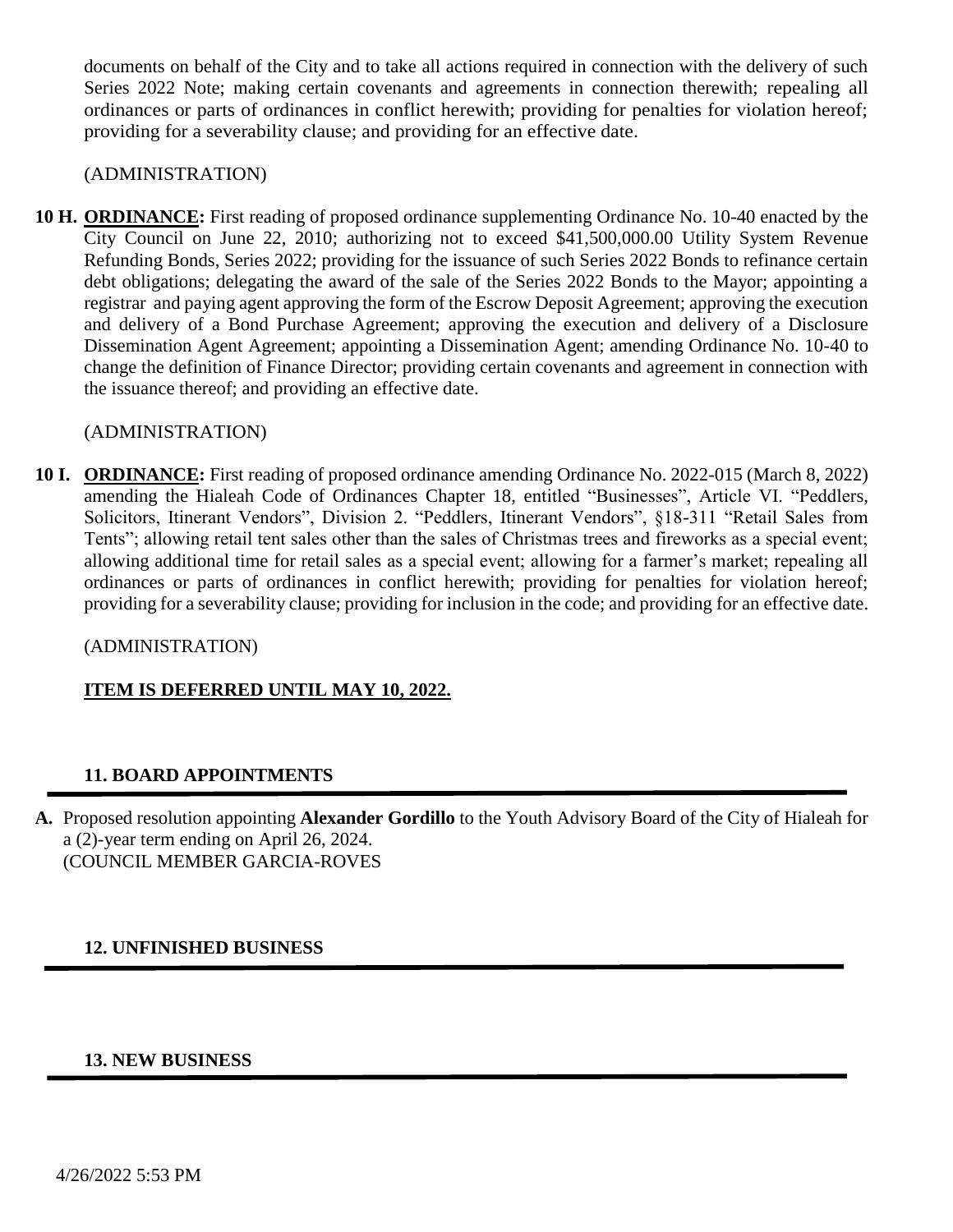# **PLANNING AND ZONING**

**PZ 1. ORDINANCE:** Second reading and **public hearing** of proposed ordinance rezoning property from RO (Residential Office) to B-1 (Highly Restricted Retail District); and granting a variance permit to allow 19 parking spaces, where 22 parking spaces are required; contra to Hialeah Code of Ordinances § 98-2189(7); **Property located at 301 East 49 Street, Hialeah, zoned RO (Residential Office)**; Repealing all ordinances or parts of ordinances in conflict herewith; providing penalties for violation hereof; providing for a severability clause; and providing for an effective date.

*On April 12, 2022, the City Council approved the item on first reading. Second reading and public hearing is scheduled for April 26, 2022.*

*Registered Lobbyist: Manny Reus (architect), 18501 Pines Blvd, Suite 342, Pembroke Pines, Florida, on behalf of Magnum Medical Mgt- LLC.*

*On March 23, 2022, the Planning and Zoning Board recommended approval of the item.*

*Planner's Recommendation: Approval.*

*Property Owners: Roberto Carralero, 5750 Collins Avenue, Suite 14-G, Miami Beach, Florida 33140.*

**PZ 2. ORDINANCE**: Second reading and **public hearing** of proposed ordinance rezoning from R-1 (One-Family District) to R-3-3 (Multiple-Family District); granting a variance permit to allow front setback of 10 feet, where 25 feet is the minimum required; allow interior east and west side setback of 5 feet, where 10 feet is the minimum required; allow lot coverage of 51%, where 30% is the maximum allowed; and allow pervious area of 24.2%, where 30% is the minimum required; all contra to Hialeah Code of Ordinances §§ 98-589, 98-590, 98-2056(b)(2) and 98- 2056(b)(1); **Property located at 541 East 22 Street, Hialeah, zoned R-1 (One-Family District);** repealing all ordinances or parts of ordinances in conflict herewith; providing penalties for violation hereof; providing for a severability clause; and providing for an effective date.

*On April 12, 2022, the City Council approved the item on first reading. Second reading and public hearing is scheduled for April 26, 2022.*

*On March 23, 2022, the Planning and Zoning Board recommended approval of the item.*

*Planner's Recommendation: Approval.*

*Property Owners: Ricardo J. Hernandez and Maria Hernandez, 14431 Harris Place, Miami Lakes, Florida 33014.*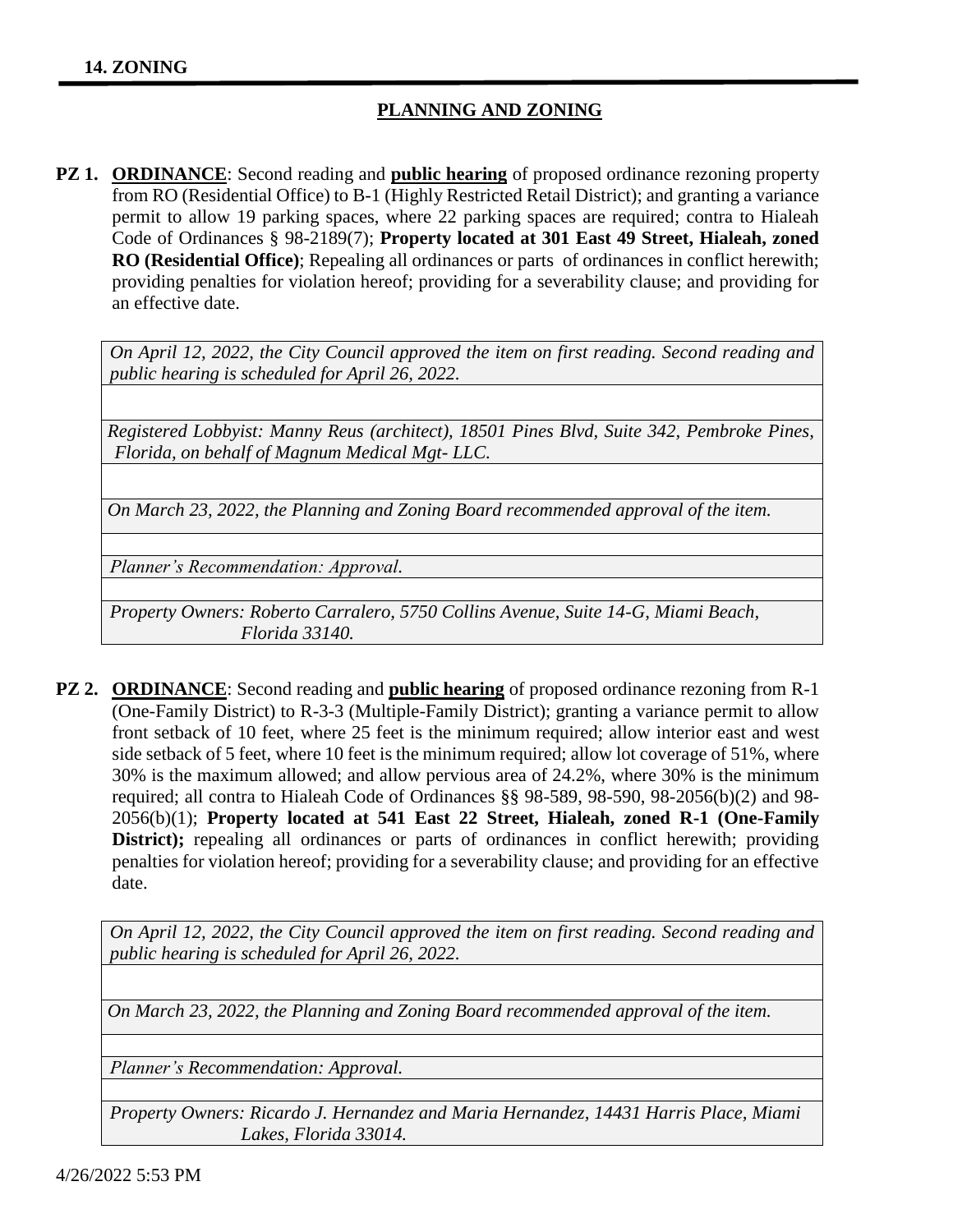**PZ 3. ORDINANCE:** Second reading and public hearing of proposed ordinance granting a variance permit to allow 20 parking spaces, where 32 parking spaces are required; allow 15.8% pervious area where 18% pervious area is the minimum required; partially waive a 7 foot landscape buffer adjacent to the parking spaces fronting Palm Avenue; and allow a 3 foot front setback for a dumpster enclosure, where 10 feet is the minimum required; all contra to Hialeah Code of Ordinances § 98-2189(7) and § 78.108(c)(1); and contra to the City of Hialeah Landscape Manual, Latest Edition dated July 9, 2015; **Property located at 4526 and 4546 Palm Avenue, Hialeah, zoned C-1 (Restricted Retail Commercial District)**. Repealing all ordinances or parts of ordinances in conflict herewith; providing penalties for violation hereof; providing for a severability clause; and providing for an effective date.

*On April 12, 2022, the City Council approved the item on first reading. Second reading and public hearing is scheduled for April 26, 2022.*

*Registered Lobbyist: Frank De la Paz, 9361 Bird Rd, Miami, Florida 33165.*

*On March 23, 2022, the Planning and Zoning Board recommended approval of the item.*

*Planner's Recommendation: Approval.*

*Property Owners: Erick Castro, 10725 West Flagler Street, Miami, FL 33174 Ivan A. Herrera and Luis Castro, 528 NW 7 Avenue, Miami, Florida 33136.*

**PZ 4. ORDINANCE**: First reading of proposed ordinance granting a Conditional Use Permit (CUP) pursuant to Hialeah Code of Ordinances § 98-181 to allow a 10,840 square foot expansion of the existing 36,950 square foot Behavioral Health Hospital; and increase the number of beds from 72 beds to 92 beds; and allow 73 parking spaces, where 115 parking spaces are required; contra to Hialeah Code of Ordinances § 98-2189(12); **Property located at 4225 West 20 Avenue, Hialeah zoned C-2 (Liberal Commercial District);** repealing all ordinances or parts of ordinances in conflict herewith; providing penalties for violation hereof; providing for a severability clause; and providing for an effective date.

#### **ITEM IS POSTPONED UNTIL MAY 10, 2022**

*On April 25, 2022, Mr. Javier Vazquez, registered lobbyist, requested that the item be deferred until May 10, 2022.*

*Registered Lobbyist: Javier Vazquez, 1450 Brickell Avenue, Suite 1900, Miami, Florida 33131, on behalf of, 4225 LLC C/O Millennium Mgmt LLC.*

*On March 23, 2022, the Planning and Zoning Board recommended approval of the item.*

*Planner's Recommendation: Approval.*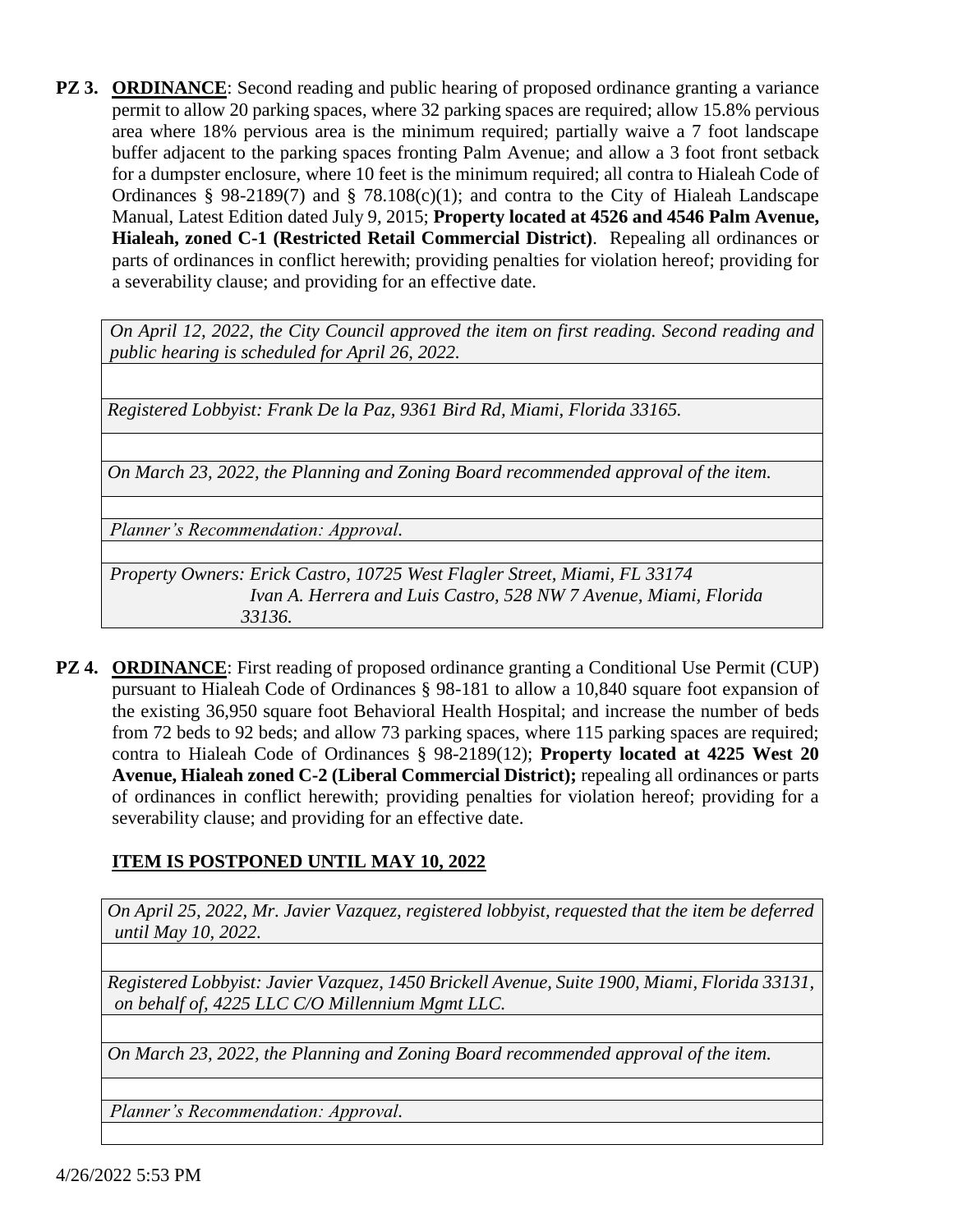*Property Owners: 4225 LLC c/o Millennium Mgmt LLC, 10800 Biscayne Blvd, Suite 600, Miami, Florida 33161.*

**PZ 5. ORDINANCE**: First reading of proposed ordinance granting a Special Use Permit (SUP) to allow the expansion of the NBD (Neighborhood Business District) Overlay for the development of a 27-unit multifamily building, pursuant to Hialeah Code of Ordinances § 98-1630.8; granting a variance permit to allow only residential uses where mixed use is required; allow residential use on the ground floor, where residential use is allowed above ground floor level only; allow 18 residential units with an area of 595 square feet, where 850 square feet is the minimum required and only 10% of the units may have an area of 600 square feet; allow 7 feet front setback on East 7 Avenue, for encroachment of balconies above the ground floor, where 10 feet built-to-line are required; allow 32 parking spaces, where 61 parking spaces are required; and allow 29.6% pervious area, where 30% is the minimum required; all contra to Hialeah Code of Ordinances §§ 98-1630.1, 98-1630.2, 98-1630.3(e)(1), 98-2189(16)a., and 98-2056(b)(1); **Property located at 40 East 10 Avenue, Hialeah, zoned C-2 (Liberal Retail Commercial District);** repealing all ordinances or parts of ordinances in conflict herewith; providing penalties for violation hereof; providing for a severability clause; and providing for an effective date.

*On April 13, 2022, the Planning and Zoning Board recommended approval of the item.*

*Planner's Recommendation: Approval*

*Property Owners: Johanna Ferrer, 7440 SW 69 Terrace, Miami, Florida 33143.*

**PZ 6. ORDINANCE**: First reading of proposed ordinance granting a Special Use Permit (SUP) pursuant to Hialeah Code of Ordinances § 98-161 to allow an adult day training and care center for young people with disabilities ancillary to an existing church and school; **Property located at 5800 Palm Avenue, Hialeah, zoned R-1 (One-Family District);** repealing all ordinances or parts of ordinances in conflict herewith; providing penalties for violation hereof; providing for a severability clause; and providing for an effective date.

*On April 13, 2022, the Planning and Zoning Board recommended approval of the item contingent to the construction of on-street parking spaces.*

*Planner's Recommendation: Approval contingent on the construction of on-street parking spaces.*

*Property Owners: Mayra Sanabria, 20110 Northwest 59 Court, Hialeah, Florida 33015 Mayra Aristy, 501 Southeast 4th Street, Hialeah, Florida 33010.*

**PZ 7. RECOMMENDATION OF DENIAL:** Recommendation of Denial by the Planning and Zoning Board to allow the re-platting of the property into two substandard lots, Lot 1 having a frontage of 40.01 feet and total lot area of 5,399.91 square feet, where 75 feet and 7,500 square feet are required and Lot 2, having a frontage of 40.01 feet and total lot area of 5,399.91 square feet, where 75 feet and 7,500 square are required, and once platted, allow the construction of a single-family house on each district for property located at **1140 West 32nd Street, Hialeah,** zoned R-1 (One-Family District).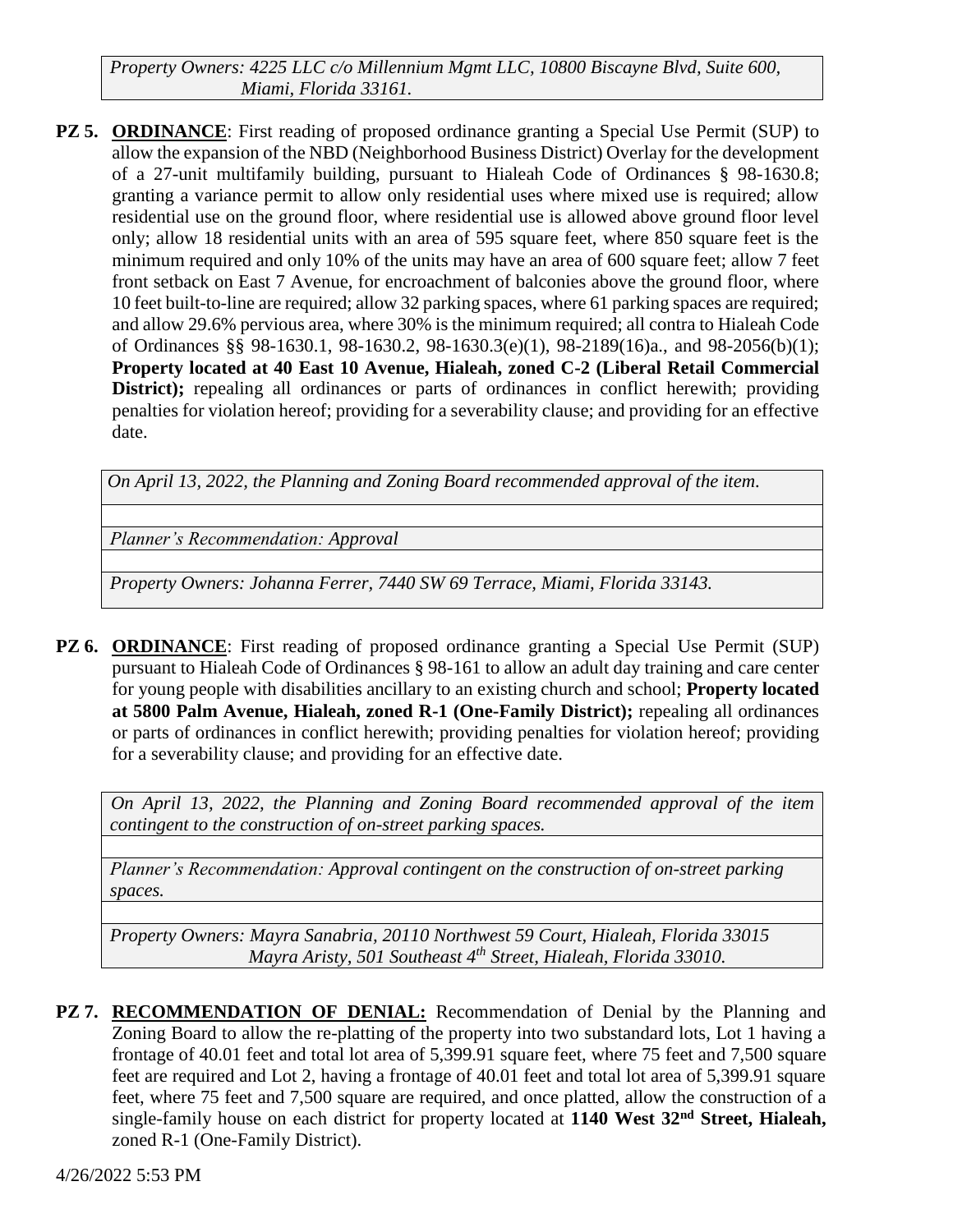*Registered Lobbyist: Frank De la Paz, 9361 Bird Rd, Miami, Florida 33165, on behalf of Suneil Arzola.*

*On April 13, 2022, the Planning and Zoning Board recommended denial of the item.*

*Planner's Recommendation: Denial.*

*Property Owners: Suniel Arzola, 1140 West 32 Street, Hialeah, Florida 33012*

**PZ 8. ORDINANCE**: Second reading and **public hearing** of proposed ordinance granting a Conditional Use Permit (CUP) to allow a K-2 Grade School with a maximum enrollment of 20 students, pursuant to Hialeah Code of Ordinances § 98-181. **Property located at 4975 West 6 Avenue, Hialeah, zoned C-2 (Liberal Retail Commercial District).** Repealing all ordinances or parts of ordinances in conflict herewith; providing penalties for violation hereof; providing for a severability clause; and providing for an effective date.

*On October 12, 2021 the second reading of the item was postponed until further notice.*

*On September 28, 2021, the City Council approved the item on first reading. Second reading and public hearing is scheduled for October 12, 2021.*

*Registered Lobbyist: Ceasar Mestre, Esq., 8105 NW 155 Street, Miami Lakes, Florida 33016, on behalf of PLA Fine Arts Center #2, LLC.*

*On September 8, 2021, the Planning and Zoning Board recommended approval of this item.*

*Planner's Recommendation: Approval*

*Property Owners:* 

*Leslie Piciollo and Lazaro Piciollo, 12785 SW 22 Street, Miramar, FL 33027 Palm Springs Mile Assoc. LTD., 419 West 49 Street, #300, Hialeah, Florida 33012*

#### **15. LAND USE**

**LU 1. ORDINANCE**: Second reading and **public hearing** of proposed ordinance amending the Future Land Use Map from Low Density Residential to Commercial; **Property located at 4526 and 4546 Palm Avenue, Hialeah, zoned C-1 (Restricted Retail Commercial District);** repealing all ordinances or parts of ordinances in conflict herewith; providing penalties for violation hereof; providing for a severability clause; and providing for an effective date.

*On April 12, 2022, the City Council approved the item on first reading. Second reading and public hearing is scheduled for April 26, 2022.*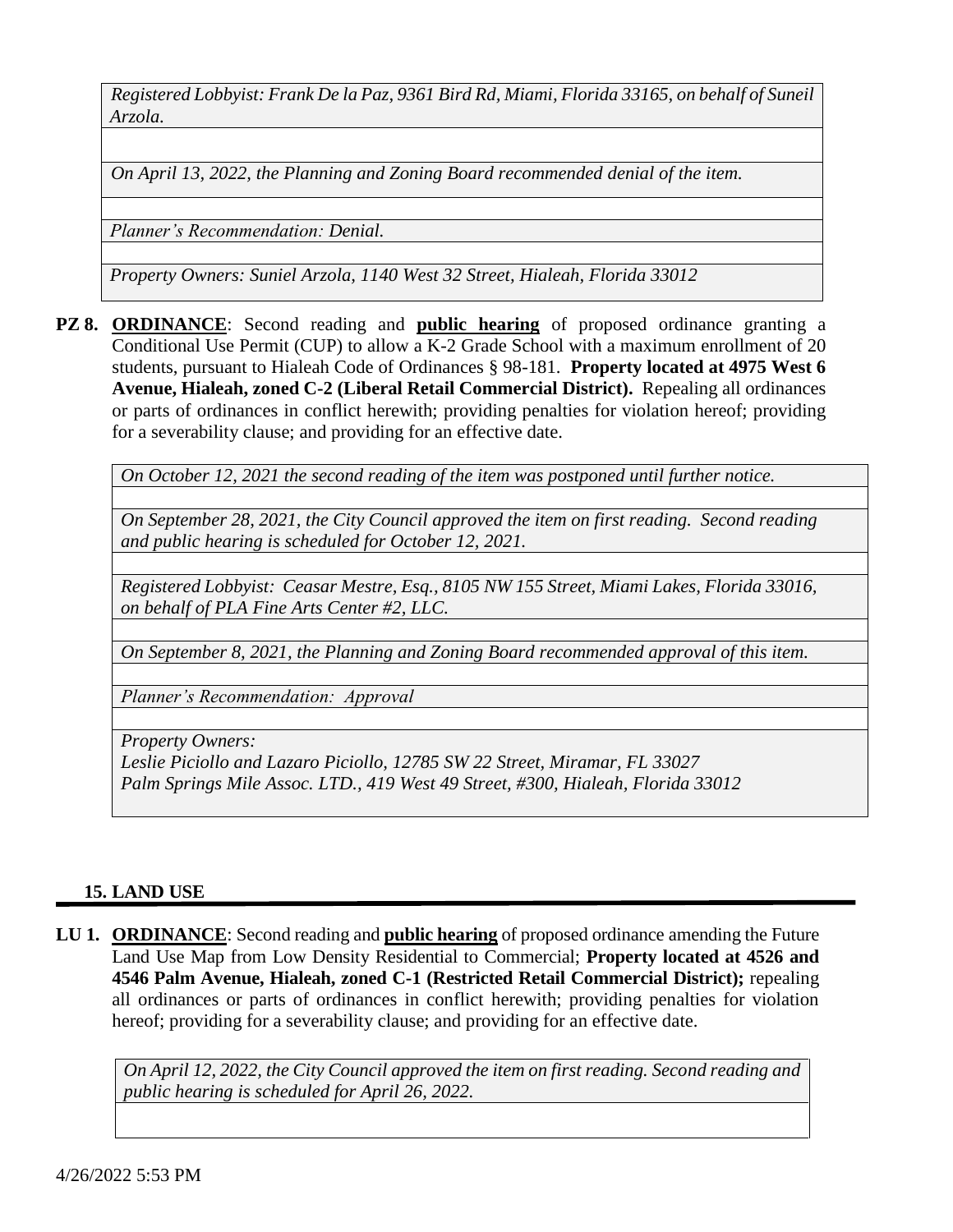*Registered Lobbyist: Frank De la Paz, 9361 Bird Rd, Miami, Florida 33165.*

*On March 23, 2022, the Planning and Zoning Board recommended approval of the item.*

*Planner's Recommendation: Approval.*

*Property Owners: Erick Castro (4526 Property Holding LLC), 528 NW 7 Avenue, Miami, Florida 33136.*

**LU 2. ORDINANCE**: Second reading and **public hearing** of proposed ordinance amending the Future Land Use Map from Low Density Residential to Transit Oriented Development District; **Property located at 991 East 26 Street, Hialeah, zoned R-1 (One-Family District)**; repealing all ordinances or parts of ordinances in conflict herewith; providing penalties for violation hereof; providing for a severability clause; and providing for an effective date.

*On April 12, 2022, the City Council approved the item on first reading. Second reading and public hearing is scheduled for April 26, 2022.*

*Registered Lobbyist: Ceasar Mestre, Esq., 8105 NW 155 Street, Miami Lakes, Florida, on behalf of, Miami Rental Partners LLC.*

*On March 23, 2022, the Planning and Zoning Board recommended approval of the item.*

*Planner's Recommendation: Approval.* 

*Property Owner: Miami Rental Partners LLC., Nancy Ortiz, Monica Otero, 100 South Pointe Drive, Suite 2702, Miami Beach, Florida 33139.*

# **NEXT CHARTER SCHOOL OVERSIGHT COMMITTEE MEETING: Tuesday, May 24, 2022 at 6:30 p.m.**

#### **NEXT CITY COUNCIL MEETING: Tuesday, May 10, 2022 at 7:00 p.m.**

Anyone wishing to obtain a copy of an agenda item should contact the Office of the City Clerk at (305) 883-  $5820$  or visit at 501 Palm Avenue,  $3<sup>rd</sup>$  Floor, Hialeah, Florida, between the hours of 8:30 a.m. and 5:00 p.m.

 Persons wishing to appeal any decision made by the City Council, with respect to any matter considered at the meeting, will need a record of the proceedings and, for such purposes, may need to ensure that a verbatim record of the proceedings is made, which record includes the testimony and evidence upon which the appeal is to be based.